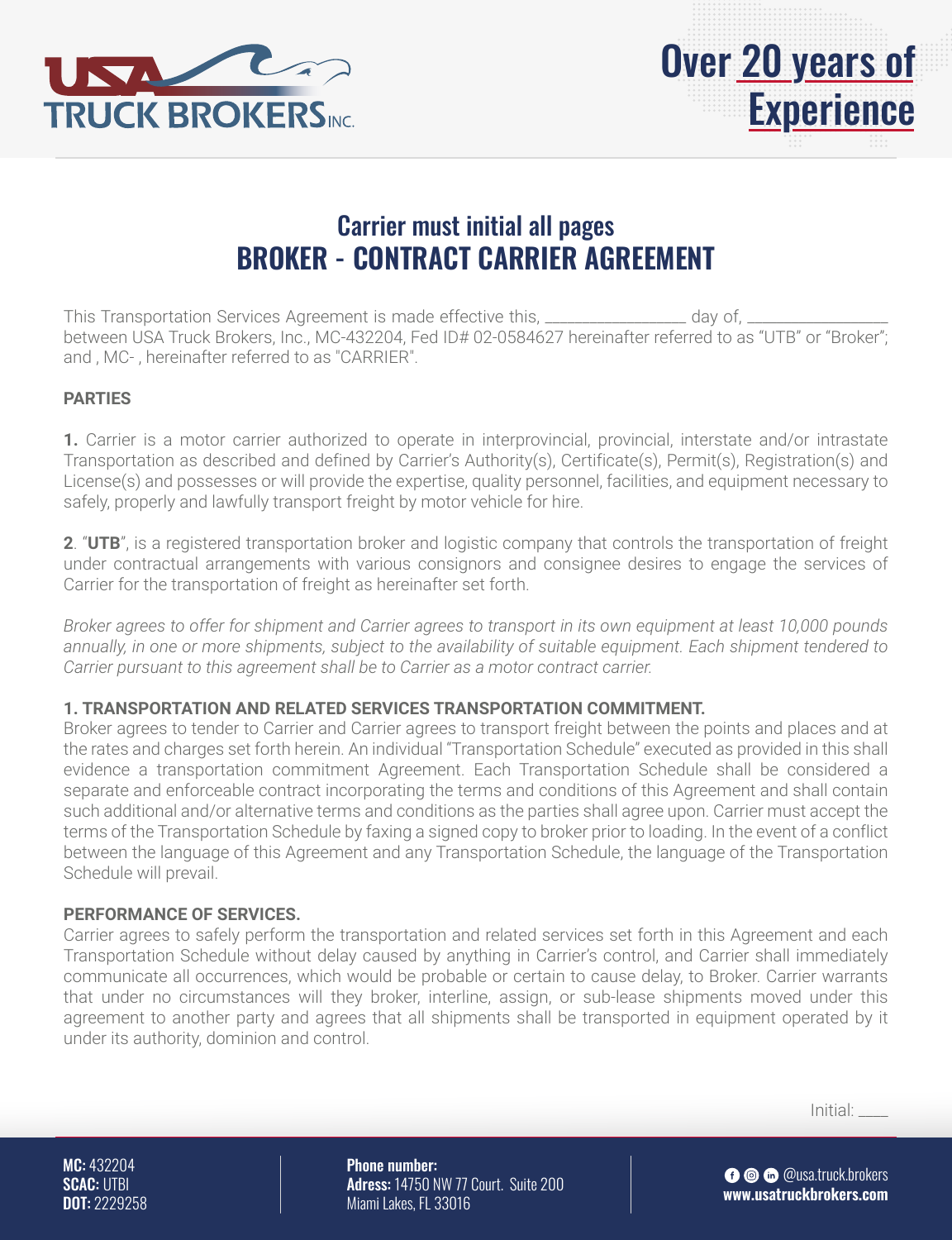

Should Carrier employ an subcontractor or other person for the performance of all or any portion of the services required hereunder to be performed by Carrier, with or without the express written consent of Broker, and whether or not such subcontractor is designated an owner-operator, a connecting carrier, and agent, an independent contractor or otherwise, Carrier shall be and remain liable to Broker pursuant to the terms, conditions and provisions of the Agreement including, without limitation, liability for loss, damage or delay of any shipment in accordance with the provisions of this Agreement, whether such loss, damaged or delay occurred while such shipment was in the possession of Carrier or such subcontractor or other person.

Carrier shall pay any transportation charges of any such subcontractor or other person and will indemnify and shall defend Broker from and against any claims made by any such subcontractor or other person in connection with its provision of such service.

It is Carriers responsibility to determine that the goods being shipped are in apparent good order and condition, to the extent that such is ascertainable through a visual examination of the exterior of the goods shipped, before loading and, in the event that they are not, Carrier will contact Broker for further instructions.

Carrier is responsible for ensuring that all freight is counted and properly blocked and braced for transportation unless tendered to Carrier in a preloaded, sealed trailer, and Carrier is instructed not to break the seal(s) on the trailer.

Carrier is responsible to maintain a continuous seal record and have the seal verified at delivery and such notation shall be noted on the bills of lading. Carrier is responsible to verify the count and condition at delivery and to notify Broker of any discrepancies in the count and/or condition promptly. Carrier's responsibility for verifying counts at loading and/or unloading under this paragraph shall remain even at customer facilities that provide loading and unloading (lumper) services. Carrier shall be solely responsible for the cargo shipped from the time Shipper releases it to Carrier until it is delivered and received by Consignee. Carrier shall be liable for any loss, damage, delay, claim or theft of the cargo. Carrier also assumes the liability of a motor carrier as provided in Title 49 of the United States Code and the US Code of Federal Regulations Carrier agrees to comply with specific instructions from Shipper or Consignee by way of Broker, and shall provide, when requested, protective services, multiple stops, direct dispatch, drop shipments, inside deliveries, spotting trailers, and expedited shipments. Carrier, at its sole cost and expense, shall employ for its services hereunder only competent and legally licensed personnel. Carrier shall not cause or permit any shipment tendered there under to be transported by any other motor carrier or in substituted services by railroad or other modes of transportation without the prior written consent of Broker.

#### **NON-EXCLUSIVE DEALING.**

This Agreement does not grant Carrier an exclusive right to perform the transportation and related services for broker or its Customer. Broker does not guarantee any specific amount of shipment, tonnage, or revenue to **Carrier** 

Initial: \_\_\_\_

MC: 432204 SCAC: UTBI DOT: 2229258 Phone number: Adress: 14750 NW 77 Court. Suite 200 Miami Lakes, FL 33016

**O** © @usa.truck.brokers **www.usatruckbrokers.com**

Over 20 years of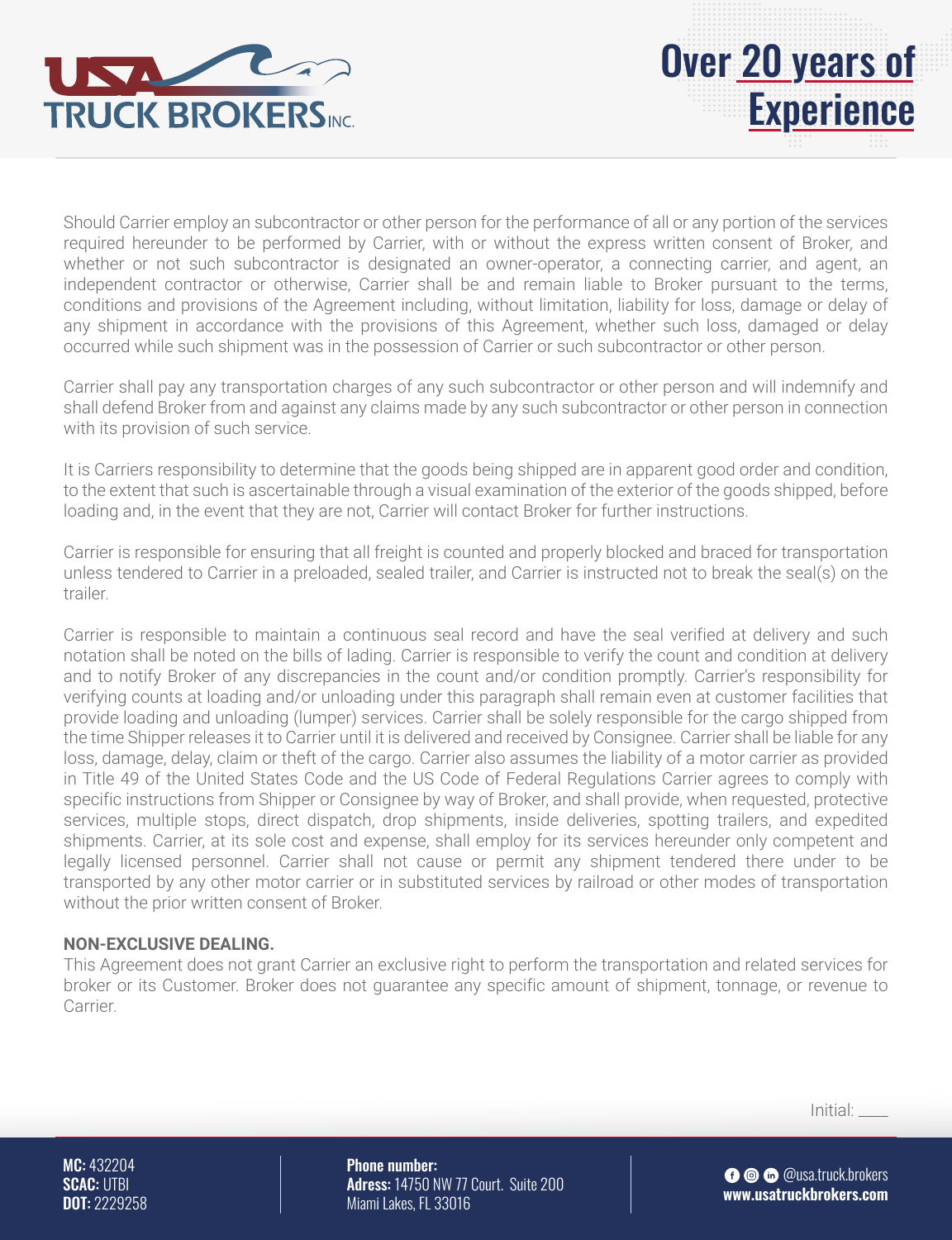



#### **BACK SOLICITATION**

Carrier will not back solicit directly or indirectly, the freight between the origins and destinations of our Customer with respect to traffic first tendered to Carrier by Broker for a period of one year following termination of this agreement. As liquidated damaged, Carrier agrees to pay Broker a 10%commission for shipments handled in violation of this covenant for a period of one year following cancellation of this agreement.

#### **2. TERM.**

The term of this Agreement shall begin upon execution, shall continue thereafter for a term of one (1) Year, and shall thereafter automatically be extended for additional, consecutive one (1) year terms until terminated upon sixty (60) days prior written notice. Broker may immediately terminate a Transportation Schedule if Carrier fails to perform its obligations under that Transportation Schedule in the absence of a major force condition and Carrier is so notified of such failure to perform and fails to cure such failure promptly.

#### **3. COMPLIANCE WITH APPLICABLE LAWS AND REGULATIONS.**

#### **AUTHORITY**

Carrier, at its own cost, agrees to comply with all applicable provisions of provincial, federal, state and/or local law or ordinances, all applicable lawful orders, rules and regulations issued there under and any provision, representation or agreement, or contractual clause required thereby to be included or incorporated by reference or by operation of law in this Agreement and each Transportation Schedule.

#### **SAFE TRANSPORTATION**

Carrier agrees not to accept a shipment from Broker or Customer if that shipment would require Carrier or any of its agents, employees or subcontractors to exceed or violate any speed or safety laws or related regulations.

#### **4. RELATIONSHIP.**

The relationship of Carrier to Broker shall, at all times, be that of an independent contractor, except that Broker shall be the agent for Carrier for the collection and payment of charges to Carrier. Carrier agrees that it will look only to Broker for payment if the billed party has paid Broker. All provisions in this agreement are separate and divisible and in the event that any provision or clause is deemed unenforceable, the remainder of the agreement shall remain in full force and effect.

#### **INDEPENDENT CONTRACTOR.**

Carrier understands and agrees that Carrier is an independent contractor of broker and that Carrier has exclusive control and direction of the work Carrier performs pursuant to this Agreement and each Transportation Schedule. Carrier agrees to assume full responsibility for the payment of all applicable local, state, federal, and intraprovincial payroll taxes, and contributions or taxes for unemployment insurance, workers' compensation insurance, pensions, and other social security or related protection with respect to the persons engaged in the performance of such transportation and related services for Carrier, and Carrier shall indemnify, defend and hold Broker and its Customer harmless there from. Carrier shall provide Broker with Carrier's Federal Tax ID number and attach a copy of Carrier's IRS Form W-9 to this Agreement.

Initial: \_\_\_\_

MC: 432204 SCAC: UTBI DOT: 2229258 Phone number: Adress: 14750 NW 77 Court. Suite 200 Miami Lakes, FL 33016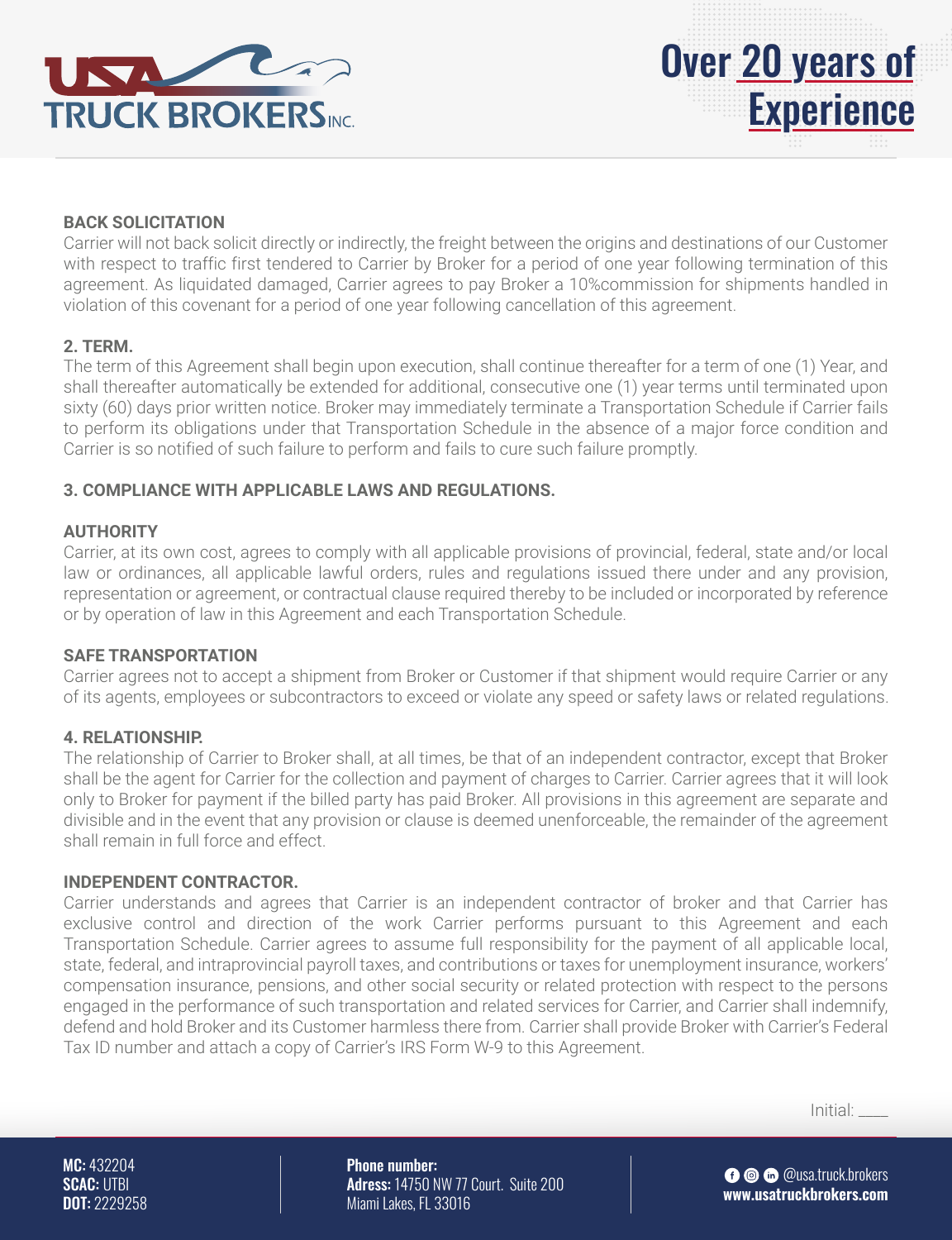



### **DRIVERS.**

Carrier agrees to provide properly qualified, trained and licensed drivers and other personnel to perform the transportation and related services under this Agreement and each Transportation Schedule in a safe, efficient and economical manner. Carrier personnel (whether agents, employees or independent contractors of Carrier) are expected to conduct themselves in a professional manner at all times, and shall ascertain and comply with all of Customer's plant rules and regulations while on Customer's premises. Any Carrier personnel who do not comply with all of Customer's plant rules and regulations may be directed by Customer or Broker to immediately leave the Customer's premises at the exclusive risk and expense of Carrier.

#### **EQUIPMENT**

Carrier agrees to provide, operate and maintain in good working condition, motor vehicles and all allied equipment necessary to perform the Transportation Schedule in a safe, efficient and economical manner. All trailers furnished by Carrier shall meet the specifications described and identified in the applicable Transportation Schedule and shall be clean, dry and free of any defects or contaminating odor, and shall not have been used by carrier to transport solid waste or other noxious products, and shall in all other respects be suitable and legal for the transportation of Customer's commodities tendered to Carrier. Carrier, at its sole cost and expense, shall furnish all equipment required for its services hereunder and shall maintain all equipment in good repair and condition. Carrier acknowledges and agrees that it will meet the specific needs of the Broker and Broker's customers by providing the right sized trailers, at the right time, to the right pick up location and transported to the right destination at the right time.

#### **SAFETY RATING.**

Carrier must maintain a "satisfactory" safety rating with the U.S. Department of Transportation, and attach proof of such rating to this. Carrier agrees to notify Broker in the event of any change in their safety rating.

Carrier will be responsible to comply with all applicable D.O.T. regulations as well as all other federal and state regulations pertaining to the operations of a motor carrier.

#### **BILLS OF LADING.**

Each shipment will be evidenced by a bill of lading issued by the shipper or by Carrier. Such bills of lading or receipts are however, for the sole purpose of evidencing receipt for the goods and will not constitute and agreement between Carrier and Broker. Any reference in such bills of lading to the shipment being subject to rates, rules, or any other provisions in Carriers tariff, classification, or other pricing documents is of no purpose and shall have no application for the traffic moving under this Agreement. Any terms and conditions of such bills of lading or receipts, which are in conflict with any of the terms of this Agreement, are inapplicable and this Agreement will prevail.

Carrier shall issue a Bill of Lading in its own name and will bill all charges for transportation services directly to Broker and, together with the bill, shall provide Broker with a copy of the signed Bill of Lading and Deliver Receipt.

Initial: \_\_\_\_

MC: 432204 SCAC: UTBI DOT: 2229258 Phone number: Adress: 14750 NW 77 Court. Suite 200 Miami Lakes, FL 33016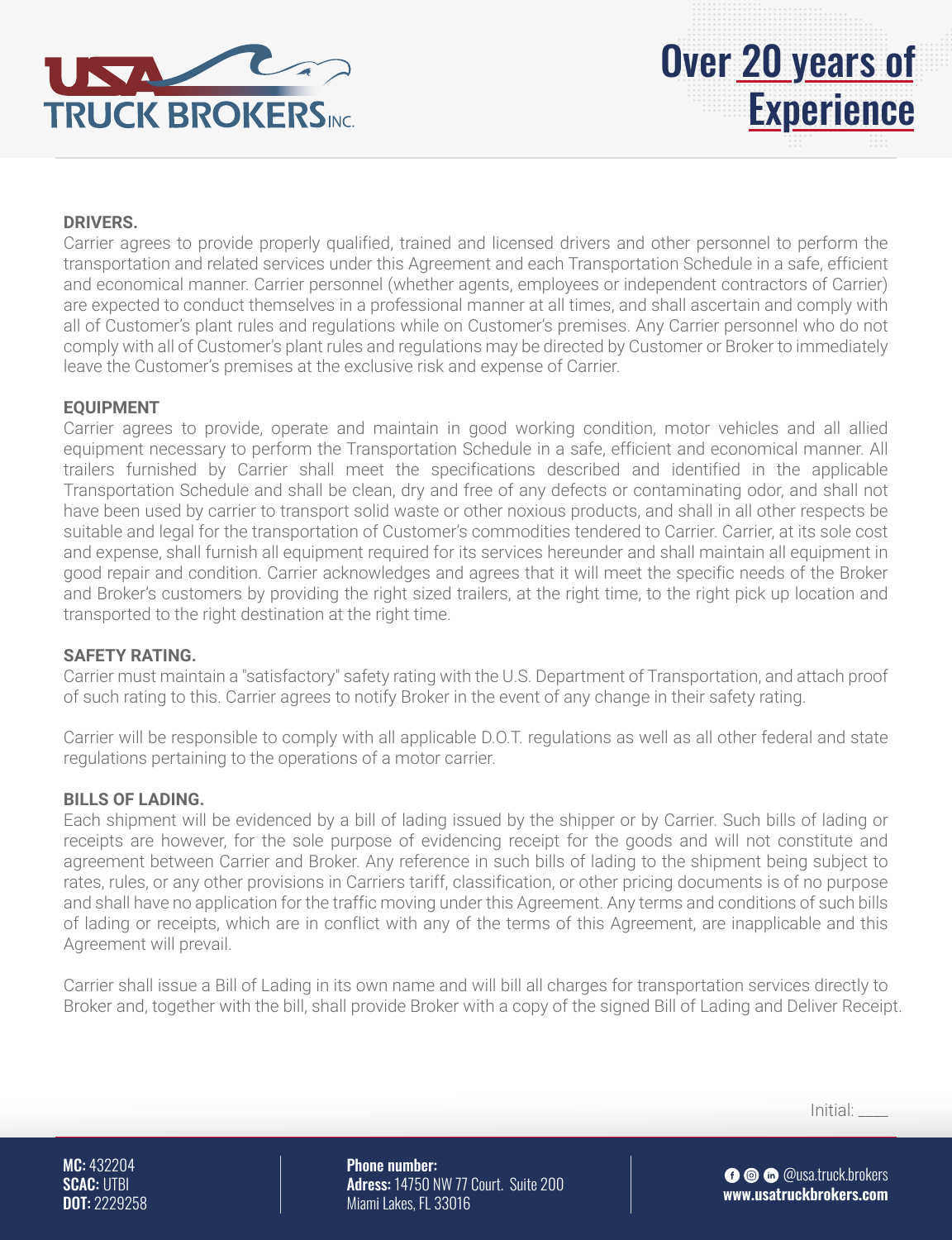



Carrier at Carrier's expense shall maintain the following minimum insurance requirements during the term of this Agreement:

**(a)** Comprehensive general liability insurance, including completed products and operations contractual liability coverage for all liability assumed by Carrier under this Agreement and each Transportation Schedule, with minimum limits of liability of not less than one million dollars (\$1,000,000) per occurrence combined single limit for personal injury and property damage.

**(b)** Automobile liability insurance (including owned, non-owned and hired vehicles) with minimum limits of not less than one million dollars (\$1,000,000) per occurrence combined single limit for personal injury and property damage.

**(c)** Broad form Cargo liability insurance, with minimum limits of not less than one hundred thousand dollars (\$100,000) per shipment combined single limit for all liability assumed by Carrier in Section 7 of this Agreement. The carrier must provide a copy of all exclusions from the policy.

**(d)** Workers Compensation insurance in an amount not less than the statutory limits for the state(s) or province(s) in which transportation and related services are to be performed, including employer's liability insurance in an amount not less than five hundred thousand dollars (\$500,000). If Carrier is self-insured, A certificate of the state in which the transportation and related services are to be performed must be furnished by such state agency directly to Broker.

**(e)** Any insurance coverage's required by any government body for the types of transportation and related services specified in a Transportation Schedule. All insurance required and provided by Carrier shall be primary. Carrier agrees and understands that the types of coverage's and coverage minimums in no way limits or waives the Carriers liability hereunder.

#### **QUALIFIED INSURERS.**

All insurance required by this Agreement or a Transportation Schedule must be written by an insurance company having a Best's rating of AB or better and must be authorized to do business under the laws of the state(s) or province(s) in which Carrier provides the transportation and related services under all of the Transportation Schedules. Carrier's insurance shall be primary and respond and pay prior to any other available coverage. Carrier agrees that Carrier, Carrier's insurer(s), and anyone claiming by, through or under Carrier shall have no claim, right of action, or right of subrogation against Broker or its Customer based on any loss or liability insured under the foregoing insurance. Carrier shall, prior to providing transportation and related services pursuant to this Agreement, name Broker as additional insured on each of the foregoing insurance policies and attach a copy thereof to this Agreement in addition; a copy of the Carrier's MCS 90 shall be attached to this Agreement.

Initial: \_\_\_\_

MC: 432204 SCAC: UTBI DOT: 2229258 Phone number: Adress: 14750 NW 77 Court. Suite 200 Miami Lakes, FL 33016

**O** © @usa.truck.brokers **www.usatruckbrokers.com**

Over 20 years of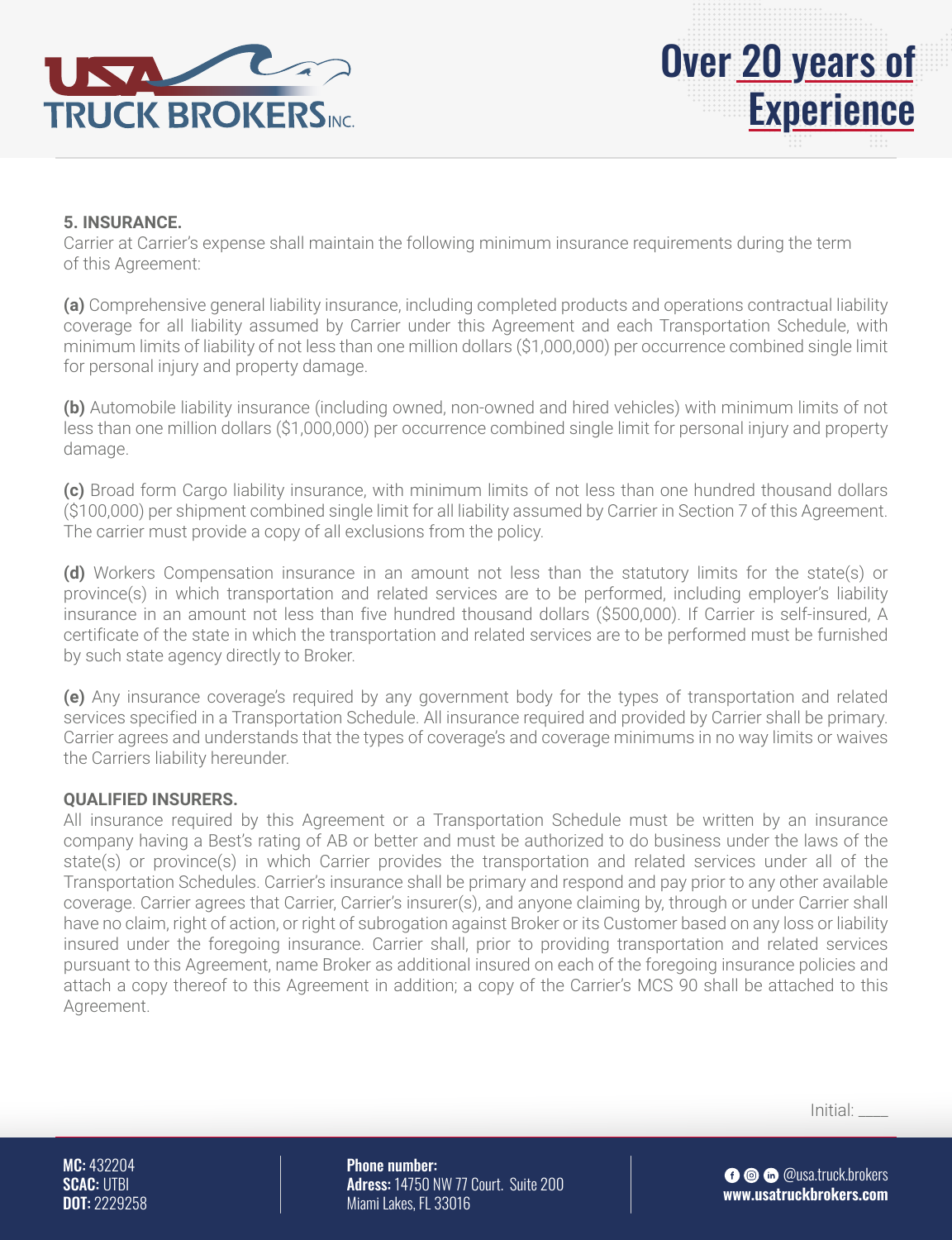



#### **NOTICE OF CHANGE REQUIRED.**

Carrier agrees to have its insurance company provide Broker with written notice at least thirty (30) days prior to the cancellation, change or non-renewal of Carrier's insurance Coverage required by this Agreement. Carrier represents and warrants that it will continuously fulfill the Requirements of this Section throughout the duration of this Agreement, in compliance with the insurance Requirements identified herein.

#### **6. CARRIER'S RATES AND CHARGES.**

#### **RATES AND CHARGES.**

Carrier rates and charges, including detention and/or accessorial Charges are exclusively set forth in either the rate schedule attached to this Agreement, or Transportation Schedule executed pursuant to this Agreement. Any Carrier rates and charges set forth in an attached rate Schedule shall remain fixed throughout each one (1) year term of this Agreement except as otherwise provided herein. Any change in rates or charges agreed to by Carrier and MLS must be in writing, signed by Carrier and Broker, and a copy attached to this Agreement.

#### **PAYMENT.**

Carrier shall accurately bill Broker for transportation and related services performed pursuant to Transportation Schedules. Broker shall pay Carrier's invoice within thirty (30) days after receipt by Broker, provided that such charges are correct and that Carrier has provided UTB with all necessary billing documents including but not limited to signed Transportation Schedules, delivery receipts and bills of lading.

Neither UTB nor its customers will be responsible for any late payment charges or interest, or late payment penalties of any kind. Any Carrier document or other writing included tariffs, rules, rates, classification, practice, or schedules, which attempts to impose such penalties, or charges for shipments made under this Agreement shall be null and void. Carrie will provide bills of lading, delivery receipts (proof of delivery) and other appropriate documentation without charge to UTB.

#### **7. CARGO LOSS, DAMAGE OR DESTRUCTION.**

#### **CARRIER'S CARGO LIABILITY.**

Carrier cargo liability shall commence upon Carrier's acceptance of goods and shall end when the commodities are received and signed for at destination without exception. Claims will be filed and resolved in accordance with the provisions of 49 C.F.R. Part 370. Carrier assumes full liability as a common carrier for loss, damage to or destruction of any and all of Customer's goods or property while under Carrier's care, custody or control. All cargo claims liability standards and burdens of proof will be governed by the common law and the provisions of 49 U.S.C. Part 14706 (the Carmack Amendment). Carrier agrees to promptly report any exceptions (over, short, damaged, or refused) to UTB Claims Department.

Initial: \_\_\_\_

MC: 432204 SCAC: UTBI DOT: 2229258 Phone number: Adress: 14750 NW 77 Court. Suite 200 Miami Lakes, FL 33016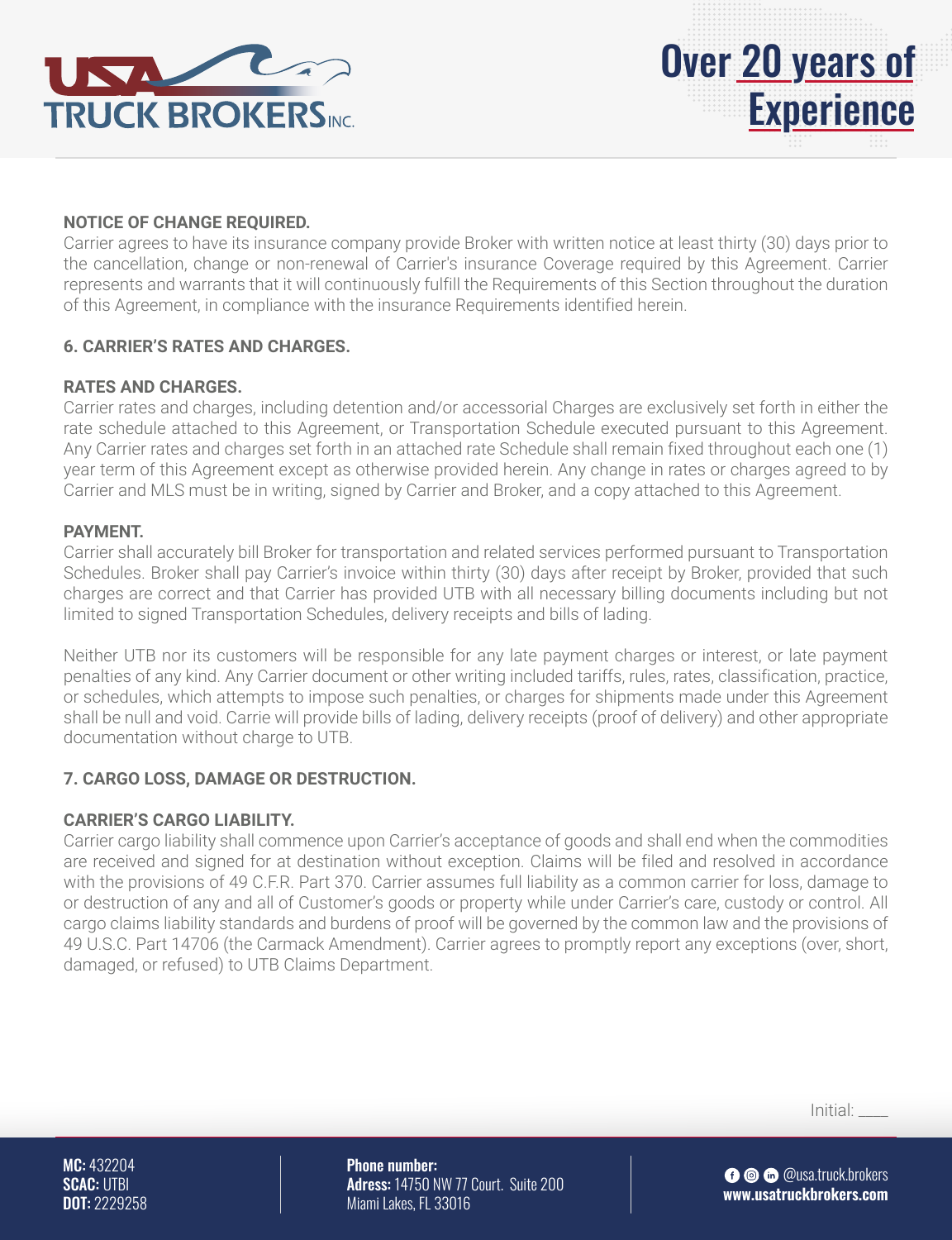

Should Carrier fail to notify Broker regarding such exceptions, UTB assumes, and Carrier agrees to be responsible for any and all claims and cost incurred in resolving said exceptions. Carrier shall acknowledge all claims within thirty (30) days from receipt and indicate what, if any additional documentary evidence is required to resolve the claim. UTB agrees to assist Carrier in resolving, or reducing Carrier's claim whenever possible. Carrier shall pay, decline or settle all documented claims within ninety (90) days. All claim that are denied in full or in part, must meet the burden of proof as provided under 49 U.S.C. § 14706, with clear and convincing evidence. Carrier shall either pay UTB directly or allow UTB to deduct from any amount UTB owes Carrier the amount of Customer's full actual loss or the amount of determined Carrier liability. All claims that are not resolved within ninety (90) days May be subject to binding arbitration under modified procedures established by the Transportation Lawyers Association at the election of UTB or its customers. Carrier assumes full liability as a common carrier for loss, damage, collection, lawyer and any nature of contracted service charges hired for purposes of solving any discrepancies between the parties.

#### **SALVAGE CLAIMS.**

Broker recognizes the Carrier's right to salvage, and Carrier recognizes the Customer's right to control the disposition of its goods. Carrier waives any and all right of salvage or resale of any of Customer's damaged goods without UTB's prior written consent. Carrier shall not, under any circumstance allow Customer's goods to be sold or made available for sale or otherwise disposed of in any salvage markets, employee store, or any other secondary outlets and shall, at Broker's reasonable request and direction, promptly return or dispose, at Carrier's initial cost, any and all of Customer's damaged and overage goods shipped by Carrier under a Transportation Schedule. In the event that damaged goods are returned to Customer and salvaged by Customer, Carrier shall receive a credit for the actual salvage value of such goods. Return transportation charges will be borne by the party responsible for damage to the cargo and will be apportioned under the process set forth in paragraphs above.

#### **8. INDEMNIFICATION.**

Except to the extent of UTB's sole negligence and/or willful misconduct, and except as set forth in Paragraph 7, Carrier agrees to indemnify, defend and hold UTB and its Customer (including their officers, directors, employees, subcontractors and agents) harmless from and against any and all liabilities, damage, fines, penalties, costs, claims, demands and expenses of whatever type or nature, to any person arising out of or related to, directly or indirectly: (I) any action or omission by Carrier, its agents, employees or subcontractors; (ii) any claims or actions by Carrier's agents, employees or subcontractors; (iii) the failure of Carrier, its agents, employees or subcontractors to comply with this Agreement, Transportation Schedules, or any applicable United States or Canadian federal, provincial, state or local law, statute, regulation, rule, ordinance, or government directive which may directly or indirectly regulate or affect the obligations of Carrier under this Agreement or the Transportation Schedules; or, (iv) Carrier or Carrier's agents, employees or subcontractors, performance of this Agreement or any Transportation Schedule. The obligations of Carrier under this Section shall survive the termination of this Agreement and any Transportation Schedule.

Carrier shall be responsible for and agrees to hold Broker harmless from and indemnify Broker for any and all personal injury, property damage, loss, claim, injury, obligation or liability arising from Carrier's actions, behavior or transportation pursuant to this agreement.

Initial: \_\_\_\_

MC: 432204 SCAC: UTBI DOT: 2229258 Phone number: Adress: 14750 NW 77 Court. Suite 200 Miami Lakes, FL 33016

**O** © @usa.truck.brokers **www.usatruckbrokers.com**

Over 20 years of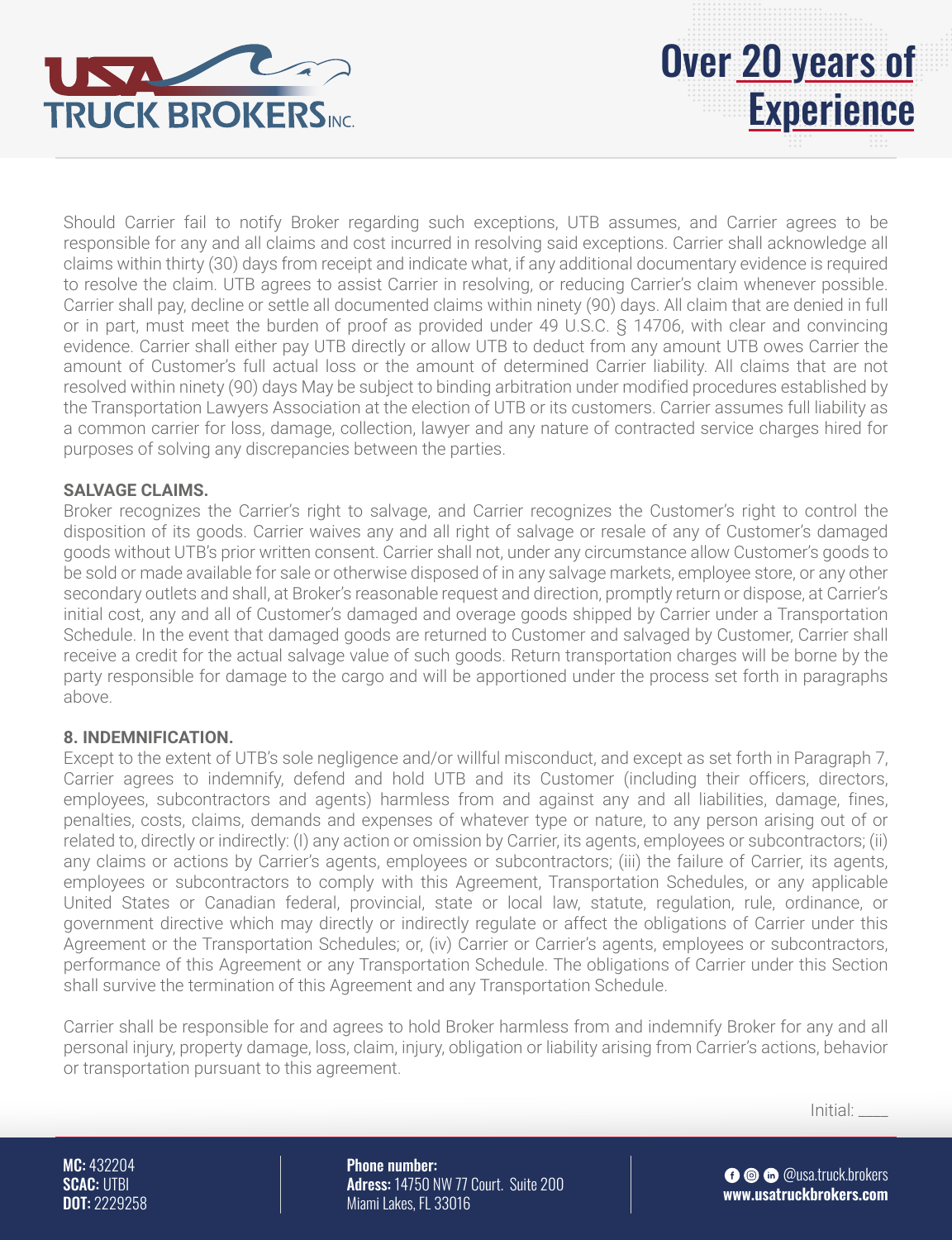



#### **9. MISCELLANEOUS.**

#### **CONFIDENTIALITY.**

In carrying out this agreement Carrier will gain access to information concerning UTB and its Customer's, which information Carrier shall only use to provide the transportation and related services required under this Agreement and the Transportation Schedules. Broker and Carrier shall each limit disclosure of information concerning this Agreement, (including the Transportation Schedules, performance thereof, and Carrier's rates and charges) to only those Broker and Carrier agents, employees and subcontractors directly involved in its execution and performance, or to such other parties who have a specific need to know of this Agreement and the Transportation Schedules.

Carrier agrees that Broker's compensation hereunder for its services is confidential and need not be disclosed to Carrier. Carrier further agrees that it will not reveal to anyone the terms of this agreement, the pricing of transportation services, or any other details of the business conducted between Carrier and Broker.

#### **SUCCESSORS AND ASSIGNS.**

This Agreement and each Transportation Schedule shall be binding upon Carrier and Carrier's representatives, successors and assigns. Carrier shall not assign this Agreement or a Transportation Schedule without prior written consent of UTB. Any assignment of this Agreement or any Transportation Schedule, in whole or in part, by Carrier without the prior written consent of Broker shall be void and of no effect.

#### **MODIFICATION.**

No waiver, alteration or modification of any of the provisions of this Agreement, or any of the Appendices or Attachments referred to herein, or any Transportation Schedule, shall be binding upon either party, unless in writing signed by the duly authorized representative of the party against whom such modification is sought to be enforced. Any printed provisions on the reverse side of Carrier's forms shall be deemed deleted. The terms and conditions of the Standard Truckload Bill of Lading shall apply and nonconforming bills will be considered a receipt only. In the event of a conflict between the language of this Agreement or Transportation Schedule, and a carrier document, the language of this Agreement and the involved Transportation Schedule will prevail. This Agreement cannot be changed, modified, limited or supplemented by reference to any Carrier rates, rules, classifications, practice, schedule or tariff.

#### **SAVINGS CLAUSE.**

If any provision of this Agreement or any Transportation Schedule is held to be invalid, the remainder of the Agreement or the Transportation Schedule shall remain in full force and effect with the offensive term or condition being stricken to the extent necessary to comply with any conflicting law.

#### **MUTUAL COOPERATION AND RESOLUTION OF DISPUTES.**

Both parties understand and agree that they must cooperate in order to ensure the best, most efficient and economical transportation and related services. If any dispute arises in connection with this Agreement or any Transportation Schedule, the dispute shall, after the representatives of UTB and Carrier primarily responsible for the negotiation and performance of this Agreement or an applicable Transportation Schedule are unable, after

Initial: \_\_\_\_

MC: 432204 SCAC: UTBI DOT: 2229258 Phone number: Adress: 14750 NW 77 Court. Suite 200 Miami Lakes, FL 33016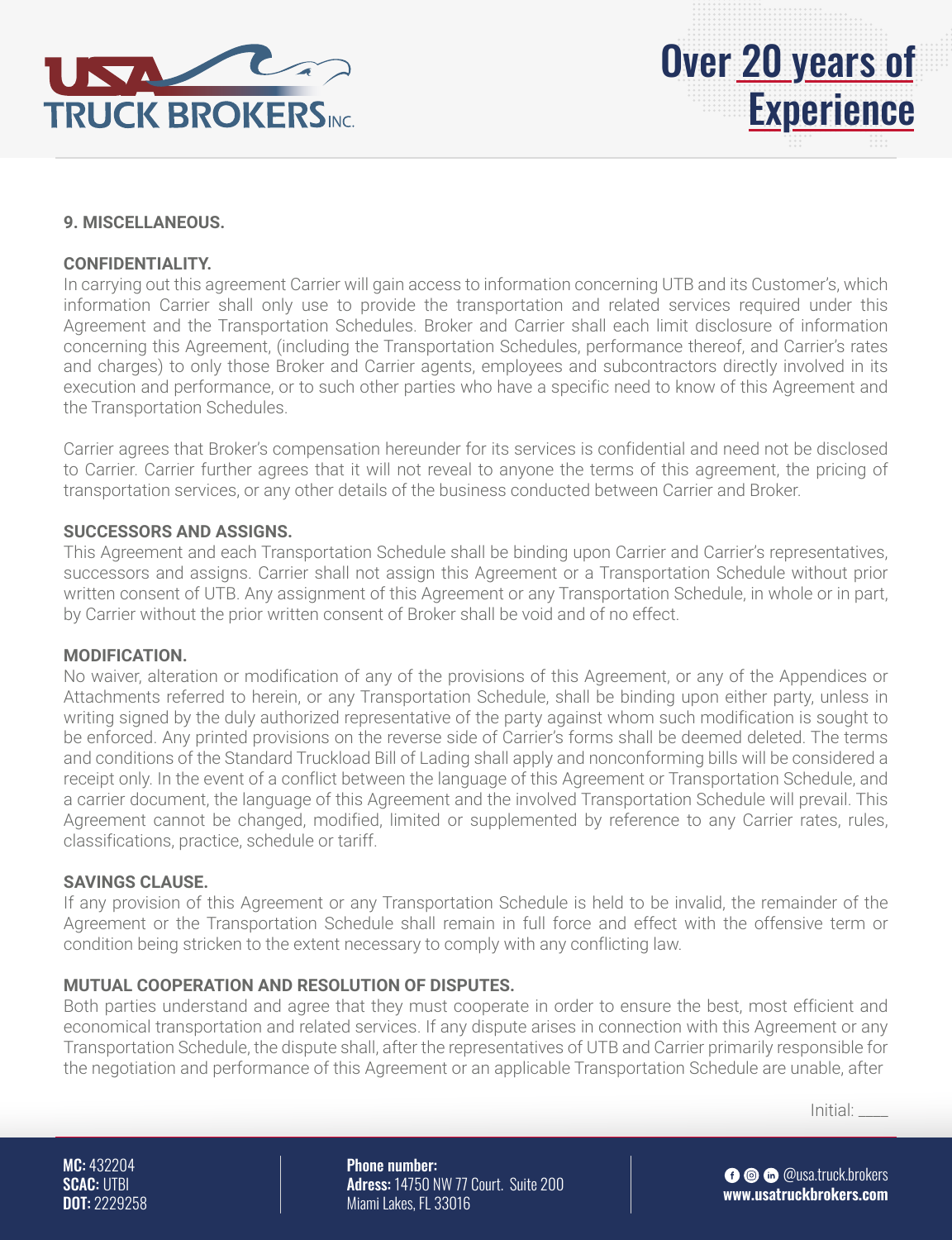

reasonably diligent effort, to resolve the dispute, be referred to an Executive of UTB and of Carrier to resolve the dispute in question.

If the Executive Panel is unable to resolve any dispute after reasonably diligent effort, the matter may, by Mutual agreement, be referred to binding arbitration, or either party may resort to litigation. In the event the matter is referred to arbitration or is litigated, the non-prevailing party shall bear all related costs, including the prevailing party's reasonable attorney fees.

#### **WAIVER OF LIENS.**

Carrier shall have no lien on any shipment hereunder or on any goods or other property of MLS or its customers and specifically waives any and all liens granted by operation of law or possession. Unless otherwise agreed by Broker, Carrier agrees to make no claim against any consignor or consignee of any shipment hereunder and agrees to look solely to Broker for payment of all charges properly due Carrier hereunder.

#### **ENTIRE AGREEMENT.**

This Agreement including the Appendices attached to this Agreement constitutes the entire agreement between the parties with respect to the subject matter of this Agreement. The provisions of this Agreement shall supersede all contemporaneous oral agreements and all prior oral and written quotations, communications, agreements and understandings between Carrier and Broker with respect to the subject matter of this Agreement.

Carrier agrees to support and protect Broker's efforts in performance of this agreement by refraining from any direct contact or solicitation of Broker's customers. During the term of this agreement and for a period of two (2) years after termination of this agreement, Carrier, his officers and directors, shall not, directly or indirectly, solicit or do business of a transportation nature with any of Broker's customers who are serviced by Carrier. If Carrier breaches this provision, Carrier shall be liable to Broker for all of Broker's lost income, past, present and future. This agreement represents the entire agreement between the parties. This contract shall super cede all prior agreements, written and oral, including the Bill of Lading. Carrier agrees to pay all Brokers' costs of enforcing this agreement including its attorney's fees. This agreement shall be effective continuously and remain in effect until either party terminates it with no less than thirty (30) days written notice to the other party. Carrier may not assign this agreement to another party without the express written consent of Broker. The parties acknowledge and agree that it is standard in the industry to transmit this agreement between parties by facsimile or telefax, herein "fax", for completion and signatures, and agree that all fax copies of this agreement with faxed signatures shall serve as an original of this agreement and shall have the same full force and effect as an original document.

#### **NOTICES.**

All notices required by or related to this Agreement shall be in writing and sent to the parties at the addresses set forth below by any means that will require an acknowledgment of receipt by the receiving party. Proof of sending any notice shall be the responsibility of the sender.

Initial: \_\_\_\_

MC: 432204 SCAC: UTBI DOT: 2229258 Phone number: Adress: 14750 NW 77 Court. Suite 200 Miami Lakes, FL 33016

**O** © @usa.truck.brokers **www.usatruckbrokers.com**

Over 20 years of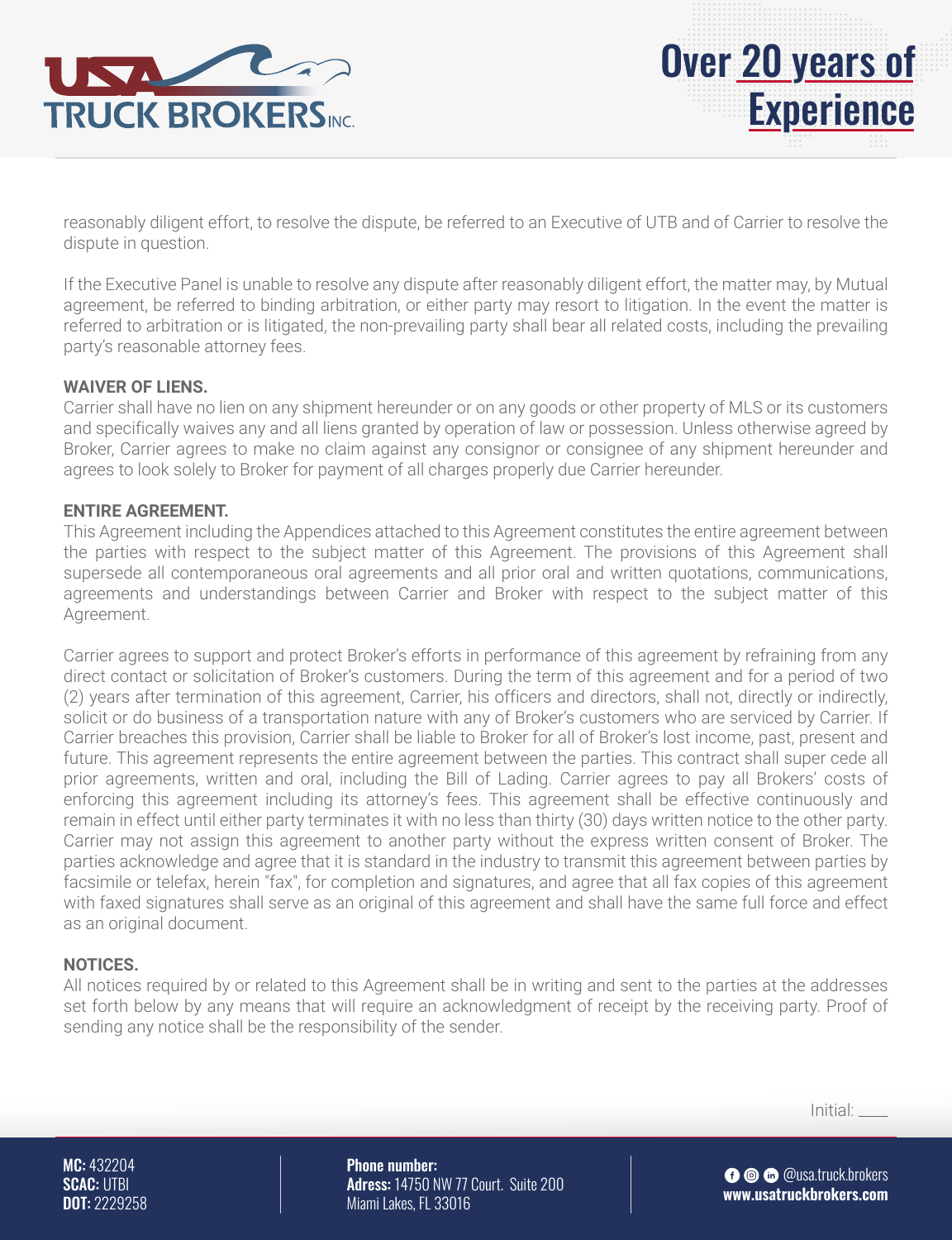



**IN WITNESS WHEREOF**, the undersigned individuals have executed this Agreement as of the dates indicated, And by doing so represent and warrant that they have been or are specifically authorized to do so, on behalf of the corporations or organizations they represent.

#### **CARRIER:**

| By: _____            |  |
|----------------------|--|
| Signature: _________ |  |
| Title:               |  |
| Date: Date:          |  |
|                      |  |
| Motor Carrier #      |  |

#### **USA TRUCK BROKERS, INC.**

| <b>Bv</b>  |
|------------|
| Signature: |
| Title:     |
| Date:      |

Initial: \_\_\_\_

MC: 432204 SCAC: UTBI **DOT: 2229258**  Phone number: Adress: 14750 NW 77 Court. Suite 200 Miami Lakes, FL 33016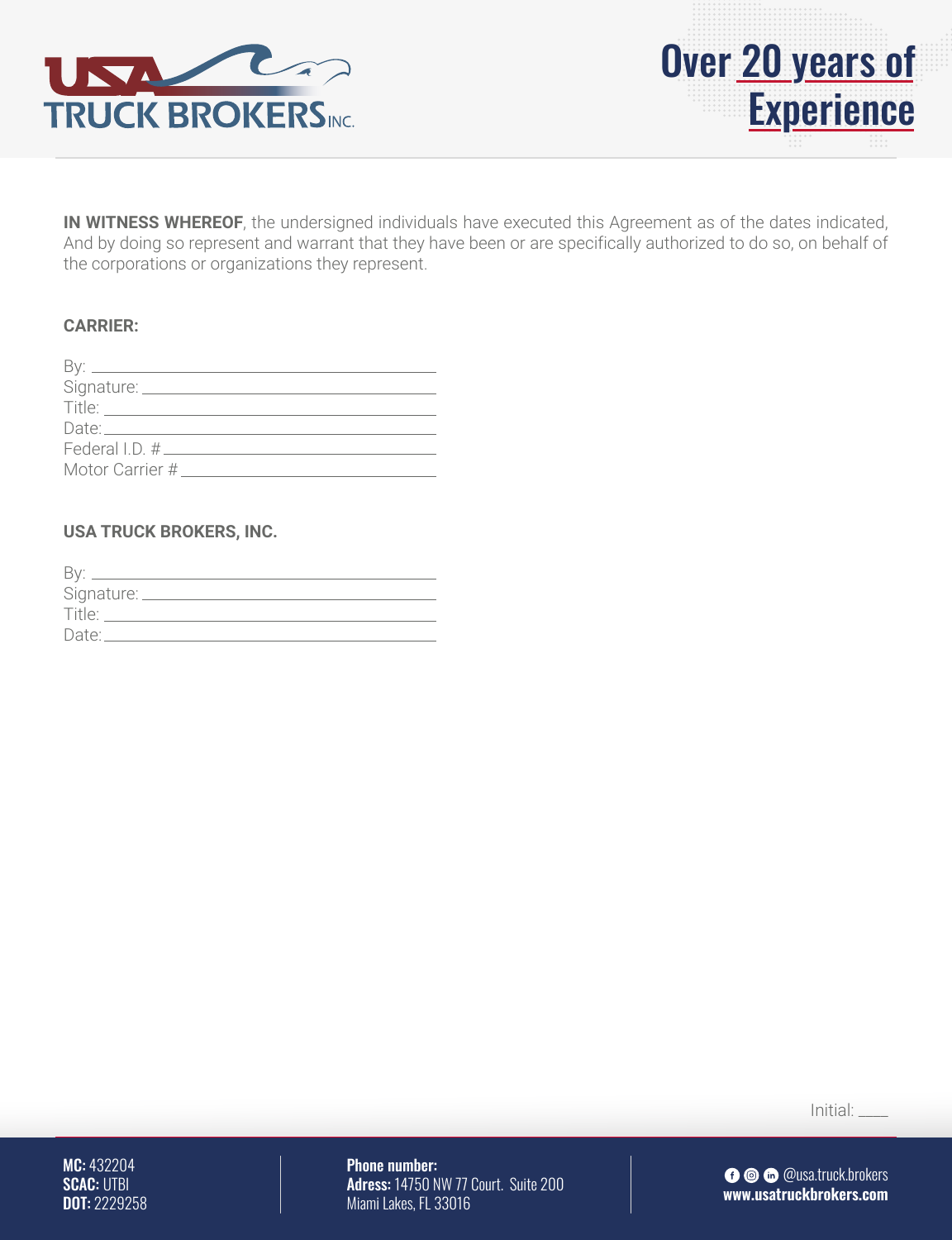



# Dear Carrier:

We appreciate your interest in becoming one of our beloved Carriers. Please forward the Information listed below as soon as possible.

# **NEW CARRIER CHECKLIST**

DATE COMPANY NAME

In order to make it possible to use your services and to make prompt payment on freight bills, we must have these particular items on file.

Please forward them to our office as soon as possible.

Completion of the enclosed contract.

 Current certificate of insurance showing liability and cargo coverage, which names USA Truck Brokers, Inc. as a certificate holder.

 Current certificate of insurance showing liability and cargo coverage, which names USA Carrier Enterprises, LLC. As a certificate holder.



Copy of your ICC Contract Operating Authority.

Your federal ID # with the W-9 form completed, signed and dated.

Signed Original Bills of Lading for all loads, including stop offs.

Copy of Hazardous material certificate registration (if applicable).

USA TRUCK BROKERS, INC must be listed as "Additional Insured" on all certificates. No alterations to the master transportation service agreement will be accepted. Thank you for your cooperation. Please return all items to my attention or fax to (305) 821-4804. If you have any questions, feel free to contact me at (305)821-4896 Sincerely,

**USA TRUCK BROKERS, INC John Medina.**

Initial: \_\_\_\_

MC: 432204 SCAC: UTBI DOT: 2229258 Phone number: Adress: 14750 NW 77 Court. Suite 200 Miami Lakes, FL 33016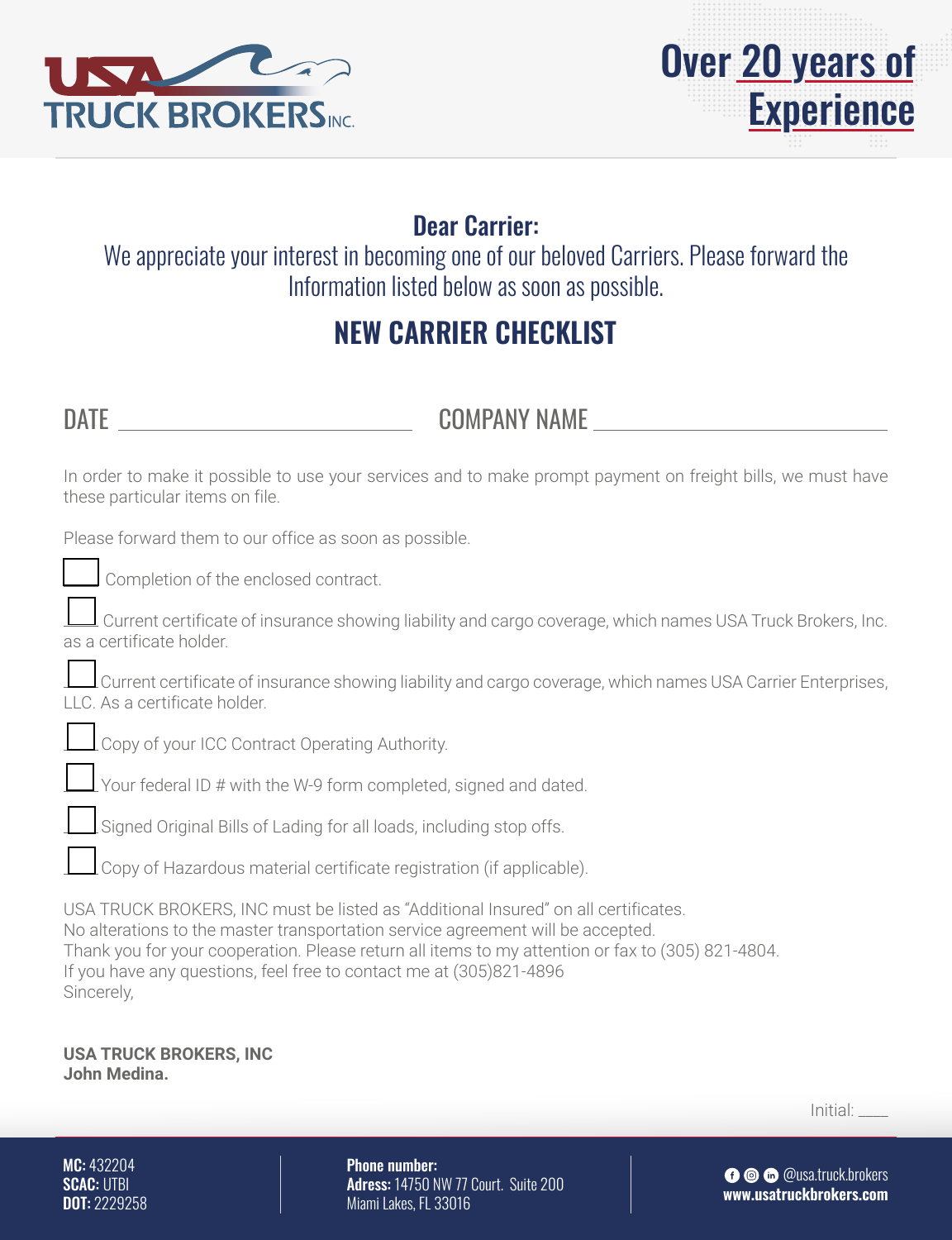



# **CARRIER PROFILE**

| COMPANY NAME: New York COMPANY NAME:                                                                                                                                                                                                                                                                                                                                                                                                                                                                                                        |                                               |                                             |                                                   |
|---------------------------------------------------------------------------------------------------------------------------------------------------------------------------------------------------------------------------------------------------------------------------------------------------------------------------------------------------------------------------------------------------------------------------------------------------------------------------------------------------------------------------------------------|-----------------------------------------------|---------------------------------------------|---------------------------------------------------|
|                                                                                                                                                                                                                                                                                                                                                                                                                                                                                                                                             |                                               |                                             |                                                   |
|                                                                                                                                                                                                                                                                                                                                                                                                                                                                                                                                             |                                               |                                             |                                                   |
|                                                                                                                                                                                                                                                                                                                                                                                                                                                                                                                                             |                                               |                                             |                                                   |
| SCAC CODE: North Contract Contract Contract Contract Contract Contract Contract Contract Contract Contract Contract Contract Contract Contract Contract Contract Contract Contract Contract Contract Contract Contract Contrac                                                                                                                                                                                                                                                                                                              |                                               |                                             |                                                   |
| COMPANY ADDRESS: University of the contract of the contract of the contract of the contract of the contract of the contract of the contract of the contract of the contract of the contract of the contract of the contract of                                                                                                                                                                                                                                                                                                              |                                               |                                             |                                                   |
|                                                                                                                                                                                                                                                                                                                                                                                                                                                                                                                                             |                                               |                                             |                                                   |
|                                                                                                                                                                                                                                                                                                                                                                                                                                                                                                                                             |                                               |                                             |                                                   |
|                                                                                                                                                                                                                                                                                                                                                                                                                                                                                                                                             |                                               |                                             |                                                   |
|                                                                                                                                                                                                                                                                                                                                                                                                                                                                                                                                             |                                               |                                             |                                                   |
|                                                                                                                                                                                                                                                                                                                                                                                                                                                                                                                                             |                                               |                                             |                                                   |
|                                                                                                                                                                                                                                                                                                                                                                                                                                                                                                                                             |                                               |                                             |                                                   |
|                                                                                                                                                                                                                                                                                                                                                                                                                                                                                                                                             |                                               |                                             |                                                   |
| ACCOUNTING PHONE NUMBE: ACCOUNTING CONTACT: ACCOUNTING CONTACT:                                                                                                                                                                                                                                                                                                                                                                                                                                                                             |                                               |                                             |                                                   |
|                                                                                                                                                                                                                                                                                                                                                                                                                                                                                                                                             |                                               |                                             |                                                   |
| DO YOU HAVE A FACTORING COMPANY: YES _______ NO ______ PLEASE CIRCLE ONE<br>FACTORING COMPANY NAME: University of the second service of the service of the service of the service of the service of the service of the service of the service of the service of the service of the service of the service<br>ADDRESS: North Contract of the Contract of the Contract of the Contract of the Contract of the Contract of the Contract of the Contract of the Contract of the Contract of the Contract of the Contract of the Contract of the |                                               |                                             |                                                   |
|                                                                                                                                                                                                                                                                                                                                                                                                                                                                                                                                             |                                               |                                             |                                                   |
| PHONE NO.:                                                                                                                                                                                                                                                                                                                                                                                                                                                                                                                                  |                                               | FAX NO.:                                    |                                                   |
| EMAIL:                                                                                                                                                                                                                                                                                                                                                                                                                                                                                                                                      |                                               |                                             |                                                   |
|                                                                                                                                                                                                                                                                                                                                                                                                                                                                                                                                             |                                               |                                             |                                                   |
| CONTACT NAME: UNIVERSITY OF PHONE NO.: PHONE NO.:                                                                                                                                                                                                                                                                                                                                                                                                                                                                                           |                                               |                                             |                                                   |
|                                                                                                                                                                                                                                                                                                                                                                                                                                                                                                                                             |                                               |                                             | Initial:                                          |
| MC: 432204<br><b>SCAC: UTBI</b><br>DOT: 2229258                                                                                                                                                                                                                                                                                                                                                                                                                                                                                             | <b>Phone number:</b><br>Miami Lakes, FL 33016 | <b>Adress: 14750 NW 77 Court. Suite 200</b> | O O Cusa.truck.brokers<br>www.usatruckbrokers.com |